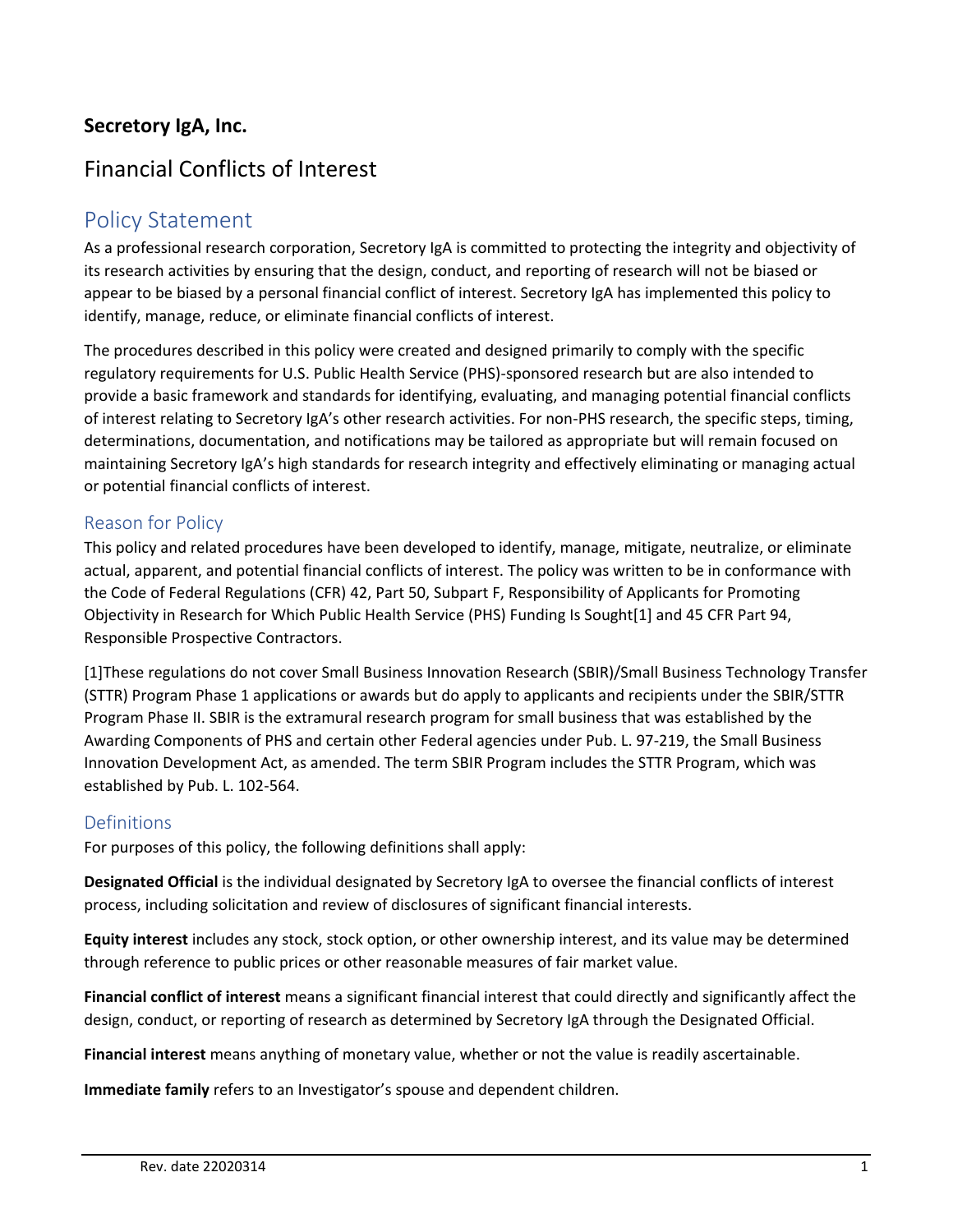**Investigator** means the project director/principal investigator and any other person who is responsible for the design, conduct, or reporting of the research or proposed research.

**PHS** means the U.S. Public Health Service, an operating division of the U.S. Department of Health and Human Services (HHS), and any components of the PHS to which the authority involved may be delegated, including the National Institutes of Health.

**PHS Awarding Component** means the organizational unit of the PHS that funds the research that is subject to 42 CFR Part 50, Subpart F, and 45 CFR Part 94.

**PHS-funded Research** means research funded under PHS grants, cooperative agreements, or contracts.

**Public Health Service Act, or PHS Act** means the statute codified at 42 U.S.C. 201 et seq.

**Remuneration** includes, for example, salary and any payment for services not otherwise identified as salary (e.g., consulting fees, honoraria, paid authorship).

**Research** means a systematic investigation, study, or experiment designed to develop or contribute to generalizable knowledge relating broadly to public health, including behavioral and social sciences research. The term encompasses basic and applied research (e.g., a published article, book, or book chapter) and product development (e.g., a diagnostic test or drug). For PHS-Funded Research, the term includes any such activity for which research funding is available from a PHS Awarding Component through a grant, cooperative agreement, or contract, whether authorized under the PHS Act or other statutory authority.

**Significant financial interest** means a financial interest consisting of one or more of the following interests of the Investigator and his/her immediate family that reasonably appear to be related to the Investigator's Secretory IgA project responsibilities, including:

- With regard to interests in any publicly traded entity, a financial interest consisting of any remuneration received from the entity in the 12 months preceding the disclosure and any equity interest (e.g., stock, stock option, or other ownership interest) in the entity as of the date of disclosure, in which the value when aggregated exceeds \$5,000;
- With regard to interests in any non-publicly traded entity, a financial interest consisting of any remuneration received from the entity in the 12 months preceding the disclosure, in which the value when aggregated exceeds \$5,000, or when the Investigator or his/her immediate family holds any equity interest (e.g., stock, stock option, or other ownership interest); or
- Intellectual property rights and interests (e.g., patents, copyrights), upon receipt of income related to such rights and interests.

Significant financial interests also include any reimbursed or sponsored travel (i.e., that which is paid on behalf of the Investigator and not reimbursed to the Investigator so that the exact monetary value may not be readily available) related to the Investigator's Secretory IgA project responsibilities, provided, however, that this disclosure requirement does not apply to travel that is reimbursed or sponsored by a Federal, state, or local government agency; an institution of higher education as defined at 20 U.S.C. 1001(a); an academic teaching hospital; a medical center; or a research institute that is affiliated with an institution of higher education.

Significant financial interest does not include the following: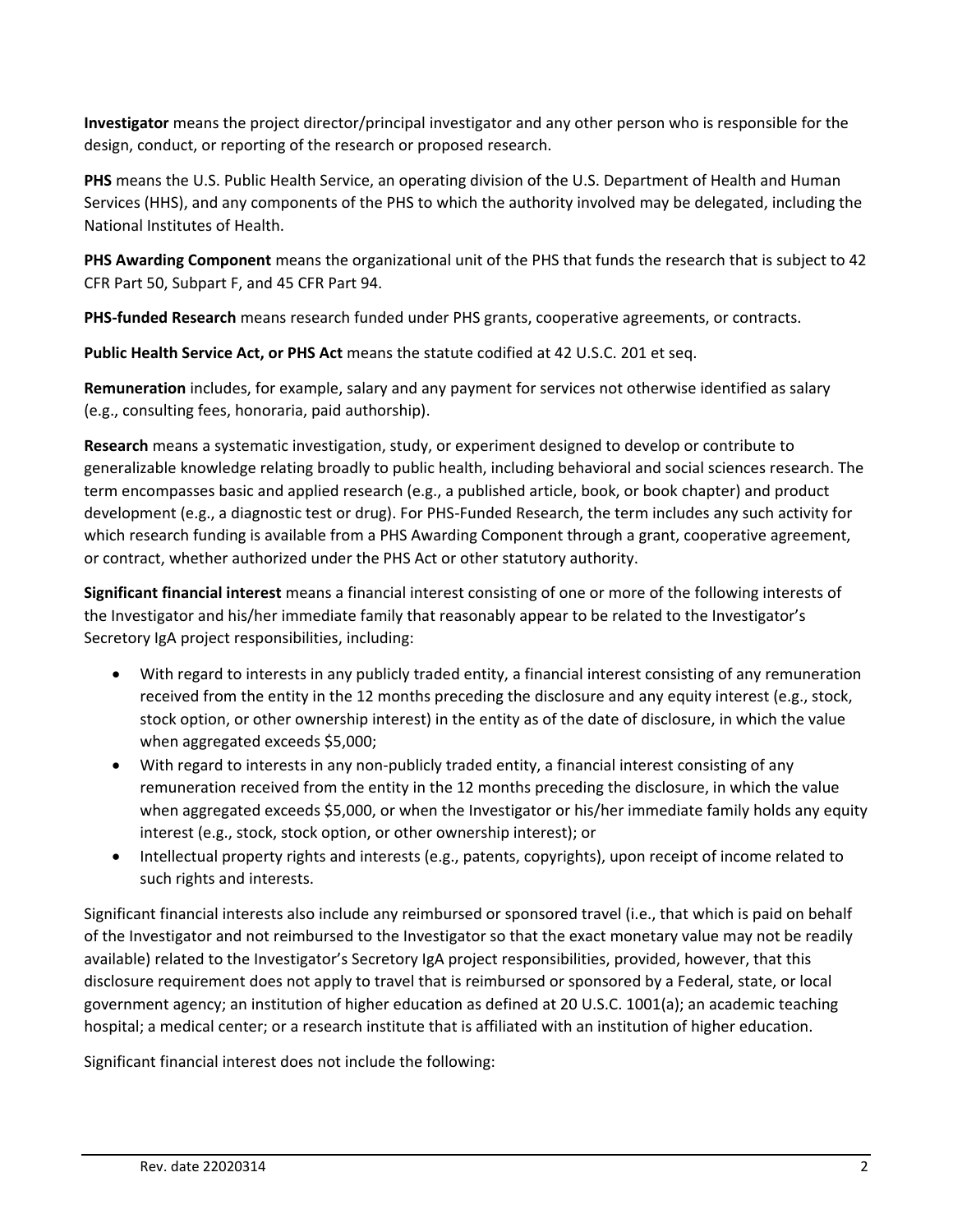- Salary, royalties, or other remuneration paid by Secretory IgA (or a subrecipient as applicable) to the Investigator if the Investigator is currently employed or otherwise appointed by Secretory IgA, including that paid for intellectual property rights assigned or licensed to Secretory IgA and agreements to share in royalties related to such rights;
- Any ownership interest in Secretory IgA (or a subrecipient as applicable) held by the Investigator (e.g., Employee Stock Ownership Plan);
- Income from investment vehicles, such as mutual funds and retirement accounts, as long as the Investigator does not directly control the investment decisions made in these vehicles;
- Income from seminars, lectures, or teaching engagements sponsored by a Federal, state, or local government agency; an institution of higher education as defined at 20 U.S.C. 1001(a); an academic teaching hospital; a medical center; or a research institute that is affiliated with an institution of higher education; or
- Income from service on advisory committees or review panels for a Federal, state, or local government agency; an institution of higher education as defined at 20 U.S.C. 1001(a); an academic teaching hospital; a medical center; or a research institute that is affiliated with an institution of higher education.

# Procedures

# Responsibilities of Secretory IgA's Designated Official

The Designated Official or his/her designee shall be responsible for the following:

- Informing Secretory IgA Investigators of their obligations under this policy and any related regulations;
- Reviewing disclosures of significant financial interest with Secretory IgA's Administrator to determine whether they are related to the subject research and, if so, whether they constitute financial conflicts of interest;
- Screening and managing potential financial conflicts of interest;
- Maintaining all records relating to disclosures of financial interests, Secretory IgA's review of and response to such disclosures, and any related actions under this policy;
- Ensuring inclusion of any required certifications in applications for funding or contract proposals; and
- Reporting and disclosure as required under this policy and applicable regulations.

For PHS-funded research, the Designated Official shall also have the following responsibility:

- Taking reasonable steps to ensure that Investigators for subrecipients (e.g., subgrantees, subcontractors, or collaborators) fully comply with this policy or provide Secretory IgA with sufficient assurances to enable Secretory IgA's compliance with all applicable laws or regulations. To this end, the written agreement between Secretory IgA and the subrecipient will specify whether Secretory IgA's or the subrecipient's financial conflicts of interest policy will apply to the subrecipient's Investigators and, if the subrecipient's policy will apply, the Designated Official will:
- Obtain certification from the subrecipient that its policy complies with Secretory IgA's policy and the applicable regulations (absent such certification, Secretory IgA's policy will apply to the subrecipient's Investigators, and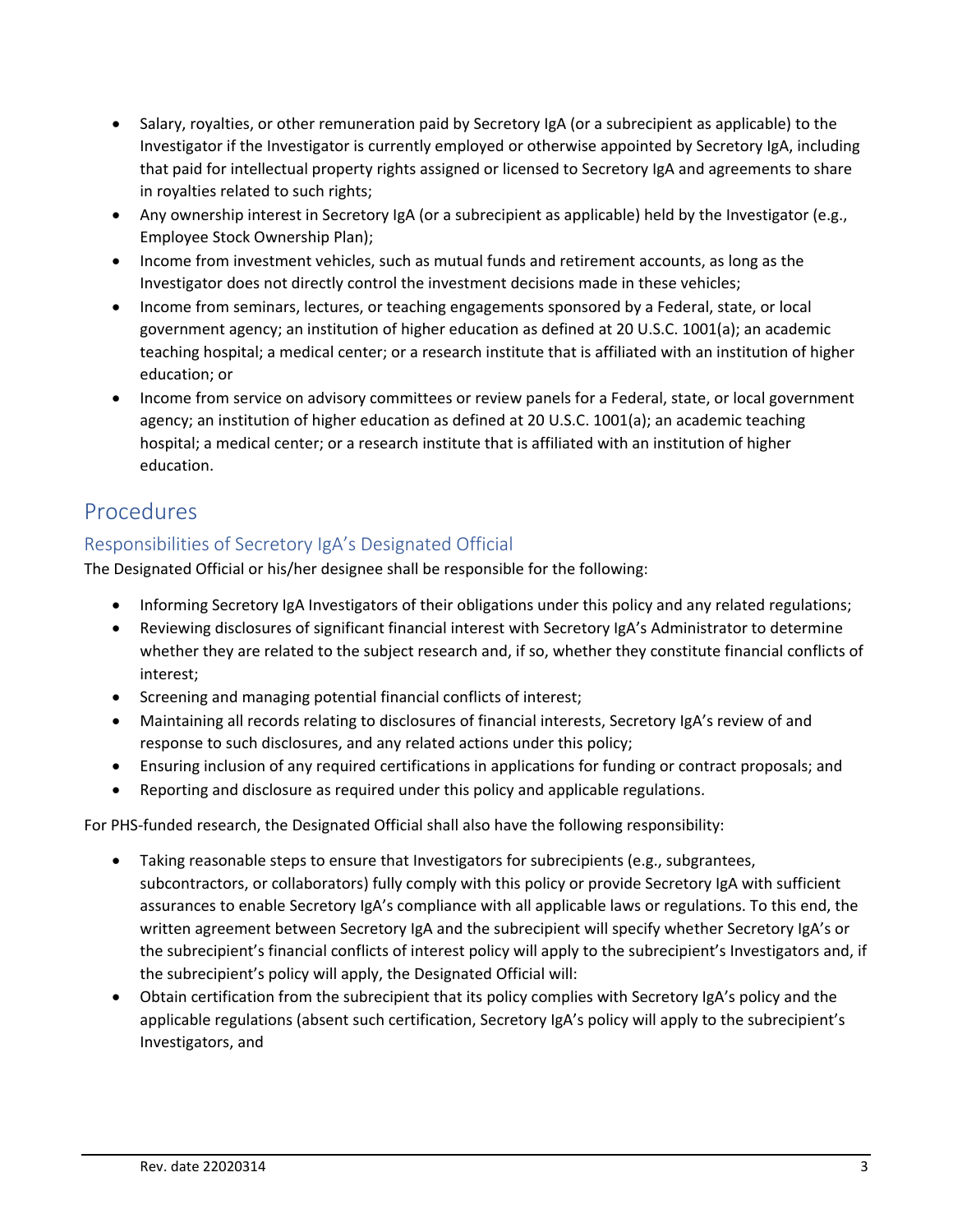• Establish time periods for subrecipient reporting of financial conflicts of interest to Secretory IgA that enable Secretory IgA to report such conflicts in a timely manner, as required under its policy and the applicable regulations.

If Secretory IgA's policy will apply to the subrecipient Investigators, Secretory IgA will be responsible for meeting the requirements of this policy and the reporting obligations reflected in the applicable regulations.

### Internal Reporting Requirements

For PHS-funded research in particular, as part of the funding application or proposal and prior to performing any work on the research, each Investigator who is planning to participate in the research is required by regulation to complete a Significant Financial Interest Disclosure (SFID) Form and submit the SFID Form to Secretory IgA's Administrator. This requirement also applies to Investigators who are or who work for subgrantees, subcontractors, or collaborators on PHS-funded research. SFID Forms will be provided to Investigators in conjunction with the annual training and will be otherwise made available. Secretory IgA's Administrator will review SFID submissions with the Designated Official. The information reported on the SFID Form includes a listing of the Investigator's known significant financial interests and those of his/her immediate family that reasonably appear to be related to the research or that are in entities whose financial interests could be affected by the research.

Secretory IgA Investigators in non-PHS-funded research who have any significant financial interest that may reasonably appear to be affected by the research are also expected to complete the SFID Form and submit it to Secretory IgA's Administrator.

Investigators are expected to submit an updated SFID Form during the period of the award as necessary (at least annually for PHS-funded research). The annual update will typically be done in conjunction with completion of the annual training. Such disclosures shall include any information that was not previously disclosed; any change in information regarding any previously disclosed significant financial interest; or, within 30 days of discovery or acquisition, any new significant financial interest (e.g., an interest acquired through purchase, marriage, or inheritance).

## Determination and Management of Financial Conflicts of Interest

Upon receipt of a completed SFID Form, the Designated Official shall determine whether an Investigator's significant financial interest is related to the subject research and, if so, whether the interest constitutes a financial conflict of interest under this policy and any applicable regulations. The Investigator may be required to submit additional information as part of the process. A disclosed interest may be related to the subject research either because the interest could be affected by the research or because it is in an entity whose financial interest could be affected by the research. A financial conflict of interest exists if the significant financial interest could directly and significantly affect the design, conduct, or reporting of the research.

If Secretory IgA determines that a financial conflict of interest exists, a financial conflicts of interest management plan will be implemented and monitored on an ongoing basis. The management plan will include appropriate steps to manage, reduce, or eliminate the conflict. The following are examples of conditions or restrictions that might be imposed:

- Disclosure to research participants or the public of significant financial interests (e.g., when presenting or publishing the research);
- Monitoring of research by independent reviewers;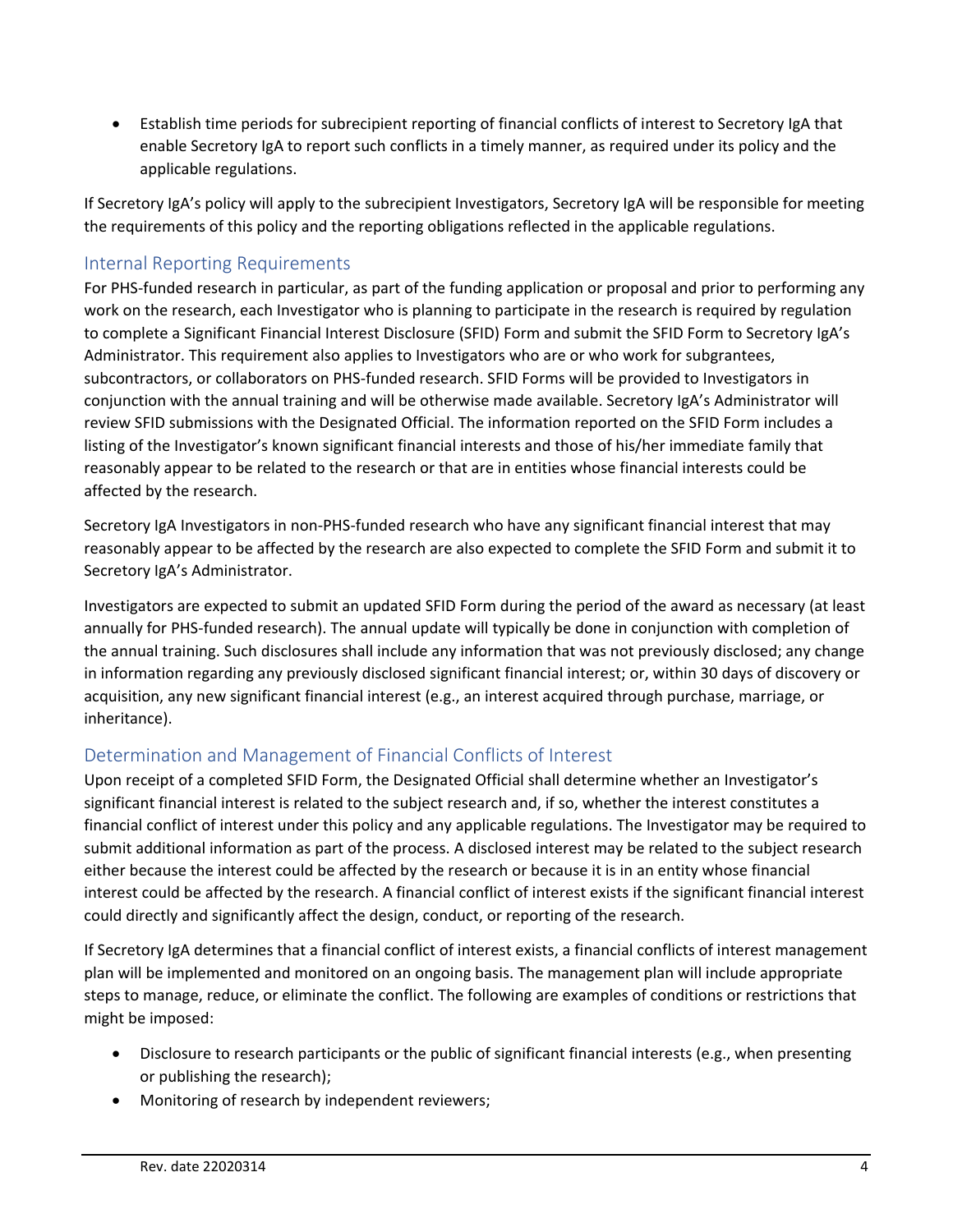- Modification of the research plan;
- Disqualification of staff from participation in all or a portion of the research;
- Reduction or divestiture of a financial interest; or
- Severance of relationships that create actual or potential conflicts.

In addition to the conditions or restrictions described above, Secretory IgA may require the management of conflicting financial interests in other ways as it deems appropriate.

### External Reporting Requirements

Secretory IgA will disclose financial conflicts of interest as required by applicable laws or regulations. Before expending any funds under a PHS award, Secretory IgA will ensure public accessibility by posting financial conflicts of interest information on a publicly available web site or by responding in a timely manner to written requests as required under the regulations. The Designated Official will also report to the PHS Awarding Component, as detailed in the regulations, the existence of any financial conflict of interest that has not been eliminated and will ensure that Secretory IgA has implemented a plan to manage the conflict.

If a financial conflict of interest is identified after its initial reporting and during ongoing research (e.g., through participation of a new Investigator) and has not been eliminated, Secretory IgA will provide the PHS Awarding Component with an update within 60 days and ensure that it has implemented a plan to manage the conflict. If the financial conflicts of interest report involves a significant financial interest that was not disclosed by an Investigator or not previously reviewed or managed by Secretory IgA (e.g., not reviewed or reported by a subrecipient in a timely manner), Secretory IgA will undertake a retrospective review. Such retrospective review will determine whether there was bias in the design, conduct, or reporting of the PHS-funded research, or portion thereof, conducted prior to the identification and management of the conflict. If bias is found, Secretory IgA will promptly notify the PHS Awarding Component and submit a mitigation report. Upon request, Secretory IgA will provide HHS with information relating to any Investigator disclosure of significant financial interests; Secretory IgA's review of, and response to, such disclosure; and whether the disclosure resulted in Secretory IgA's determination of a financial conflict of interest.

### Confidentiality

Secretory IgA will, to the extent possible, protect the confidentiality of disclosures. In every instance, Secretory IgA will endeavor to balance the privacy interests of individuals with its responsibility and obligation to identify and manage conflicts of interest. Disclosures will be available to Secretory IgA staff only on a need-to-know basis and will not be disclosed outside of Secretory IgA unless necessary to comply with contractual, legal, or regulatory requirements.

#### Investigator Noncompliance

If an Investigator knowingly fails to comply with this policy (e.g., fails to identify an actual or potential financial conflict of interest), Secretory IgA may take appropriate disciplinary action, which may include, without limitation, termination of the Investigator's participation in the research. In addition, for PHS-funded research, failure to comply with this policy or the applicable regulations shall result in the following:

• If the Investigator's failure to comply with this policy or a financial conflicts of interest management plan has biased the design, conduct, or reporting of the PHS-funded research, Secretory IgA shall promptly notify the PHS Awarding Component of the corrective action taken or to be taken;